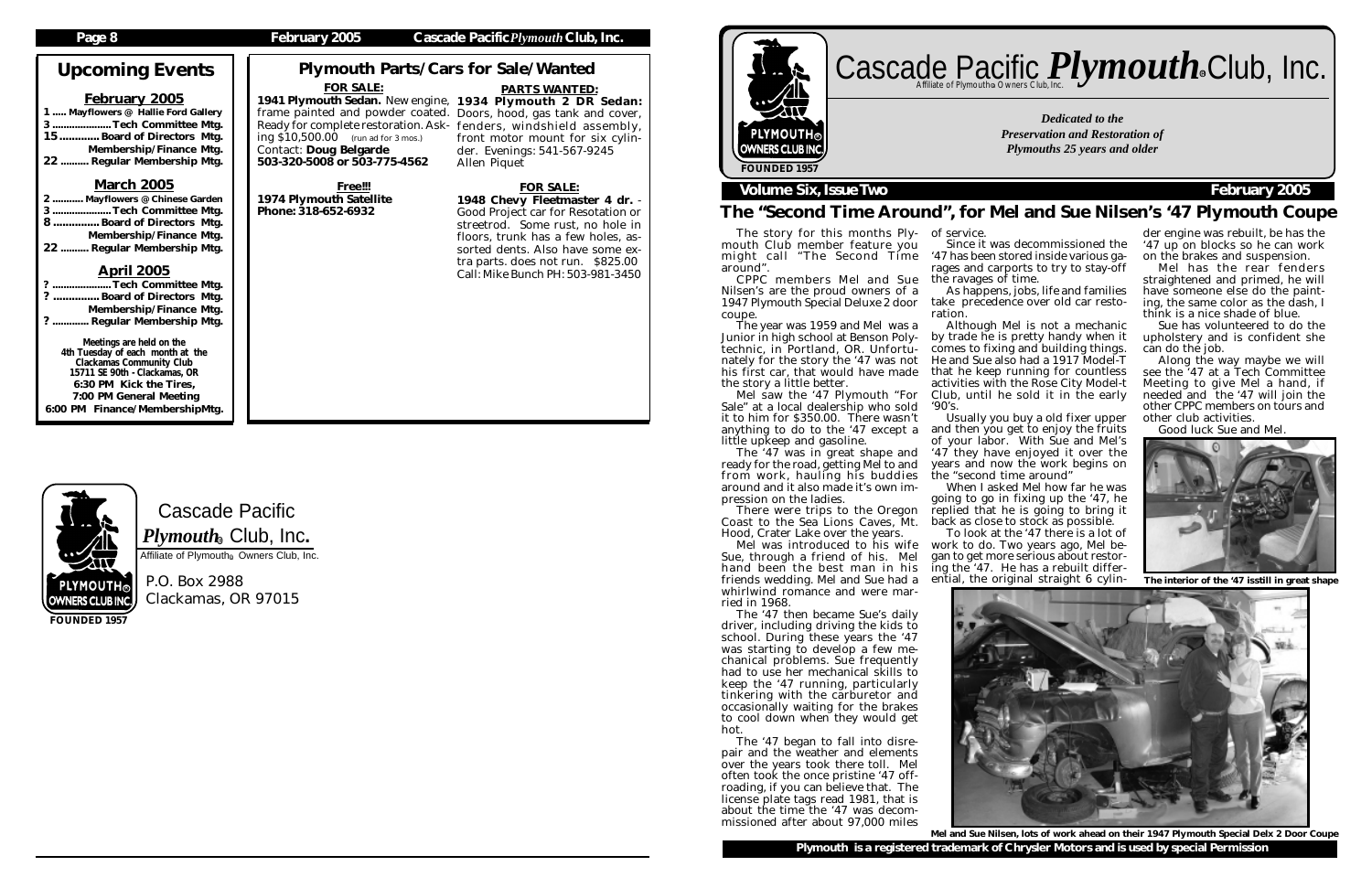President ............. Duanne Luckow PH:503-761-9411 ..... Portland, OR Vice President ... Rich VonAllmen PH:503-762-7857 ..... Portland, OR Secretary ................. Vicki Williams PH:503-266-4287 ......... Canby, OR Treasurer .................... Dolores Call PH:503-698-2301 ..... Portland, OR Member at Large ... Dave Benfield PH:503-829-3435 ........ Mulino, OR

#### Standing Committees

| <b>Activities  Jerry Klinger</b>      |               |  |  |
|---------------------------------------|---------------|--|--|
| PH:503-665-8330                       | Gresham, OR   |  |  |
| <b>Co-Membership</b>                  | Bill Call     |  |  |
| PH:503-698-2301                       | Clackamas, OR |  |  |
| <b>Co-Membership John Sweeney</b>     |               |  |  |
| PH:503-281-5159 Portland, OR          |               |  |  |
| Newsletter  Mike Bade                 |               |  |  |
| PH:503-653-8102 Milwaukie, OR         |               |  |  |
| <b>Refreshments Dennis Mowery</b>     |               |  |  |
| PH:503-760-3184                       | Portland, OR  |  |  |
| <b>Co-Tech Advisor Jimmie Fox</b>     |               |  |  |
| PH:503-774-3441                       | Portland, OR  |  |  |
| <b>Co-Tech Advisor. Dave Williams</b> |               |  |  |
| PH:503-266-4287                       | Canby, OR     |  |  |

#### email/mail articles to:

Mike Bade .......... mdscbade@msn.com P.O. Box 2988- Clackamas, OR 97015

#### Membership:

New rules for the long distance award we put in place for this year and it is now required that you must drive over 100 miles to the meeting to receive the award. Also, you can only win the award once each year. Gary and Arlene Petersen won the January award for driving down from Sumner, Washington. It was great to see Arlene as she has been undergoing chemotherapy. She says she feels great and she and Gary were leaving for Aspen, Colorado for a skiing vacation.

Cascade Pacific Plymouth Club, Inc. Membership dues are \$20.00 per calendar year and must hold a current membership to the National Plymouth Club. Membership runs Jan. 1 thru Dec 31.

#### Advertising Rates:

Advertising is free to current Cascade Pacific Plymouth Club Members. Advertising Rate for Non- members is: \$10.00 per newsletter. one column by one inch. Photos accompanying classified ads are \$10.00 per newsletter inch buy 1 column (Black and White Only Discount Rates: Available to long term advertisements. Advertisements should be kept to Plymouth related services.



# Officers 2005 CPPC January Regular Meeting Highlights

There were 67 at the January member meeting. That is our new all time high!

A new fund raiser for the club was implemented at this meeting. Tickets were sold for a 50/50 drawing with half the money collected going to the Club's treasury and half going to the winner. \$146 dollars was collected with Bill Call winning \$73.00 (the winning ticket was drawn by Dolores Call!). Bill generously donated his winnings back to the club.

A donation can for refreshments was also displayed by the refreshments and those proceeds donated to the club also.

Dolores Call gave a Treasurer's report and indicated that at the end of December the balance was \$4,899.76.

Eleven ads had been sold for the newsletter at \$40.00 each for the year resulting in \$440. Members were asked to try and use the services of those advertisers.

Dolores announced that 56 members had still not paid their dues. The January newsletter would be the last one for those members not paying dues.

Mike Bade asked members to please submit articles about their cars for the newsletter. He would like as much help as he can get in putting the newsletter together.

Jerry Klinger has agreed to head the Activities Committee again this year. He asked for members to sign up for tours for this year. So far he had four people sign up.

Over the years Ken has restored many vehicles, including, Plymouth dusters, Plymouth Barracudas, a Dodge truck, and a Plymouth Valiant Convertible to mention a few.

Jerry is also now the National Club's Tech Advisor for the 1962 B-Body. Jerry encouraged all members to take advantage of the Tech Advisors for their particular year of car.

Jimmie Fox announced that Tony Gemma has agreed to co-chair the Technical Committee with Dave Williams and replace Jimmie who anticipates traveling a lot this year.

## Ken Rose, man of many talents, very much a Plymouth car restorer

#### Wanted:

Member stories, articles and photos needed for the CPPC Newsletter. Look for Plymouths "Out and About". Write up an interesting thing you have done while restoring or working on your Plymouth. Thanks. Mike Bade

The February Technical Committee was held at Tony's garage in Oregon City.

Lorraine Griffey reported that the Mayflower tour in December to the Mulino House Bed and Breakfast was very successful except for her falling down and breaking her arm!

She passed around a sign up sheet for upcoming tours, the next one being in Salem on February 1<sup>st</sup> and the Chinese Garden on March 2nd.

There was no speaker at this meeting but February's speaker will be Neil Riddle from Shoreline, Washington. Neil is a CPPC member and will talk about parts and restoration.

The raffle prizes were won by Jeanette Dimick, Ray Dunn, Marlys Sanford and Dennis Markovich. There will normally be two raffle prizes at each meeting this year supplied by the club. Additional prizes can be donated by members.

The \$10.00 Red Robin gift certificates were very popular. Thanks again to Chuck and Stephanie Willis for coordinating the raffle prizes.

Bill Call presented a plaque to Scott Farnsworth acknowledging his two year service as President.

President Duanne Luckow asked the membership to think seriously about serving on a committee. We have a lot of new members and it is the desire of the club to have involvement by a large group rather than the same small group of members every year.

Duanne announced that our Club had been accepted by the Northwest Car Collectors. That means that we will have duty requirements for the October 2005 Swap Meet. The club stands to earn \$800 for duty and another \$200 if they put on a display.

The Club will also have two booths at the Portland Swap Meet in April. There will be a sign up sheet at the February meeting to man the parts booth and the club information booth. Also, members are asked to start cleaning out their garages and donating parts to sell at the April 1- 3 meet.

Vicki Williams challenged all members to find sponsors for the car show the club intends to sponsor this year. She asked members to ask businesses they frequent to donate \$20.00 toward a plaque or goods or services for prizes.

A letter will be drafted to give to potential sponsors once the date and location of the show is determined.

A visit to CPPC Ken Roses home in North Portland, it is clear there is a lot of restoration activity. Ken has 3 different projects cars that he is working on, a '49 Plymouth 4 door, a '35 Plymouth and a '37 Dodge.

Ken, a native of the Portland area, was a graduate of Franklin High School.

He got his first experience with working on old cars, when his dad gave him the family car a 1948 Dodge.

He didn't have anyone to show him the ropes when it came to mechanicing, so he taught himself. Ken's next car was a 1955 Plymouth Savoy, that needed a new transmission. With the help of his friends, Ken had the '55 running. Ever since Ken says he has been a Mopar Man.

Ken is a former Marine, who served his duty in Vietnam and in the Philippines. While in the Philippines, Ken made some acquaintances that he has kept over the years. On a visit back to the Philippines to help a friend paint a boat in 1995, Ken met his wife to be, Melodina. They were married and moved back to make their new home in North Portland.

Ken's most recent car restorations are a 1947 Plymouth 4 door sedan, that he found on a chicken farm in Beaver Creek, Oregon.

The '47 didn't have a motor. Ken found a guy who was making a street rod out of another '47 and bought the engine and installed it.

He had the '47 painted, worked on the suspension, etc to get the '47 mechanically sound.



rior parts to finish off the inside of

the '47. Recently Ken has sold the '47 to a friend of his, Dan Miller. Ken and Dan have known each other for over 20 years, when Ken and Dan worked with the Homeless Vietnam Veter-

ans. One day Ken met CPPC member Bill Call on tour of his shop in Milwaukie, OR. Since their meeting, Ken developed a great respect for Bill, who is also a former Marine Vet-

eran. When Bill Call started to thin out

his collection of cars, Ken answered an advertisement of Bills to sell his 1935 PJ4 4 door sedan. Ken has big plans for the '35. He



had some of the interior upholstery made by a connection he has in the

Philippines.

None of Ken's cars are real "show cars", he says he wants them to be drivers.

Ken next project is a 1949 Plymouth 4 door. It was formerly owned by CPPC member Charles and Joan Hendricks. Charles had started a frame off restoration of the '49 and had the car very much disassembled.

Charles passed away, suddenly last year. Not knowing what to do with the '49 his wife Joan, donated the car to any member of the Plymouth Club who wanted it. Ken ended up with the chassis and the body.

Ken has taught himself to do interior work. He installed the headliner, with a sewing machine he bought made new door panels and has replaced some of the other inte-Ken Rose displays door panels which he made for his '47 Plymouth

With the help of other CPPC member, Jimmie Fox and another Plymouth enthusiast, Mr. Stromberg. Ken has already put the chassis back together. The engine is almost ready to fire again.

He is planning on painting the body tan and fenders red. Ken doesn't do his own finish body work, so he will have to send the body work out to someone else.

The body interior has been cleaned up and looking great, but there is still allot of work to do for the car to be complete.

Ken's long range plans are to paint the '49 yellow and put a Taxi Sign on the top, as a tribute to the late Charles Hendricks.

Ken is probably one of the busiest members of the CPPC that I know. With all his projects and things that he has going it may take him a while but I am sure we will be seeing his next finished project at meeting and tours of the CPPC.

Fellow CPPC member Tim Winchell will get a call from Ken, when it comes time to do the rewiring.

The gauges will stay original according to Ken, he is going for an original as possible for the '35.

1947 Plymouth restored by Ken Rose, now owned by new CPPC member Dan Miller.



Ken Rose and his 1935 Plymouth PJ4 4 Door Sedan resoration project.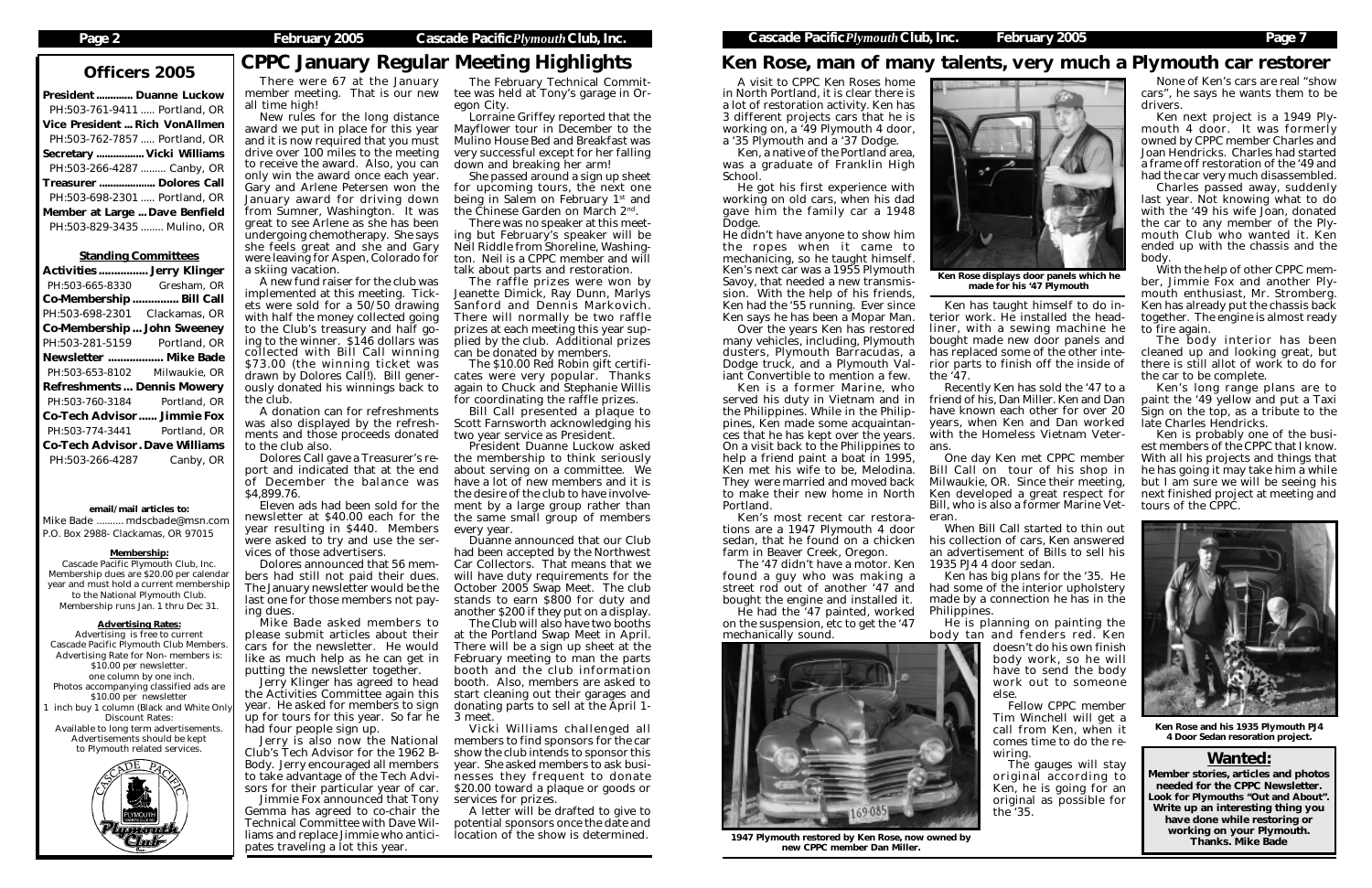## The Steering Column*,* A Message from the President

## Member Care

One of the main fund raising ideas for CPPC this year is to put on a car show.

This type of event will require the help from a lot of members. A few members helped out with the North Clackamas Christian High School Show last September.

Although a severe rain storm put a damper on that show the school still earned about \$1,000 with only about 50 registered cars.

Here it is already the middle of February. I attended the Rod and Custom show at the Expo Center to find Plymouth members Dave Williams and Larry Davidson looking at non Plymouth custom cars, just like me. Just goes to show you the Plymouths have plenty of style. This month we have a great speaker and member for the February meeting. Neil Riddle will give you his insights, so bring your wanted parts lists, because he is an excellent resource for finding Mopars parts. Our meeting this month will concentrate on a couple key issues. We need to form a committee for our summer fundraiser cruise in. Members will be to help in our booth for parts as well as for membership. I look forward in seeing you at the meeting and telling you about all the good things the CPC has for future meetings and events. Bring your Plymouth to the meeting. We are having beautiful weather this time of year? Amazing. If anyone has any ideas or concerns, please see me or one of my board members. Duanne Luckow 503-761-9411

CPPC is hoping for good weather and our goal would be closer to 100 cars.

The date and location are currently being decided and will be announced soon. The challenge to all members is to help with getting

 $\frac{1}{2}$ . July 17th Clark County & Grist Mill Tour Hosts: Bob and Jeanette Dimick ....

## Member Challenge, help needed for Car Show

sponsors for the show.

November - 22 Annual Membership Potluck

politely asked for their ideas and assist in this endeavor. The Portland Swap Meet will need a few folks daluckow@aol.com

> A letter will be prepared to be given to all potential sponsors. We will be asking for a \$20.00 donation toward an award plaque or a donation of goods or services for prizes. All sponsors will be recognized at the show. Sponsors need not be car related businesses. So if you frequent a certain business regularly (parts store, restaurant, beauty shop, etc.) ask them if they would like to be a sponsor for our car show. Each member meeting we will recognize everyone who has obtained a sponsor for the show. So be thinking about who you could ask. We will have the letters available soon with all the details.

## Cascade Plymouth Club Tours 2005:

March No Activity Scheduled To Date. ....

April 1/2/3 Portland Swap Meet Portland Exposition Center ....

May - 21st Hubbard, OR - Garage Tour Host: Hank and Angela Bakers ....

June 25th Clark County Washington Potluck Host: Jim Thorkildson

August 20th Overnight Tour to Astoria, OR. Host: Vicki & Dave Williams ....

**September** No Activity Scheduled To Date.  $\mathbf{r}$ 

October - 15 & 16 Northwest Car Collector Show Portland Exposition Center ....

1933 Plymouth Coupe The Peart and see if you can get ind<br>The Roadster Show. 1933 Plymouths in the Roadster Show. Owners live in Gladstone, OR



Call if you have an activity you would like to organize, there is still time. Call Jerry Klinger, Activities Comm. Chair

The Annual Portland Swap meet is fast approaching this April 1,2, & 3 at the Portland Exposition Center.

The Cascade Pacific Plymouth Club will be sponsoring booths . One booth will provide information about our club to prospective members, and the other booth will be our club parts sales booth.

The information regarding to booth numbers has not yet been determined. Preliminary indications are that the location will be different from last year, but that we will be in Hall "E".

Once again we are asking if CPPC members have car parts they would like to donate to the club to sell in the parts booth, they would be appreciated. The Swap meet parts sales is a fund-raiser for the club.

If you live in the area and want to join the group, we'll pick a mutual meeting place.

This is also an opportunity for you to clean out your garage and help out the club at the same time.

Please call before March 31st.

#### <del>, . . . . . . . . .</del> Ladies lets go Shopping

Contact members of the Technical Committee to coordinate pick/ delivery and storage of your donations.

We will also need volunteers to work the information and parts booths. There are passes the club has purchased so that members who work in the booths will not have to pay admission to the Swap

Meet.

Times for the Swap meet are as Saturday 7:00am - 6:00pm Sunday 8:00am - 1:00pm If you have not been involved

follows: Friday 7:00am - 6:00pm before, you are missing out. See you at the swap meet.

## Time for the Annual Portland Swap Meet

Those Plymouth Club members who are from out of town can get involved too. Give one of the CPPC Officers a call to get involved.

If you are in town fro the Swap Meet we could really use your help at the swap meet.

SEE you there.

*P.S. Jeanette Dimick is offering an alternative to the Swap Meet for the CPPC Ladies See Article later in the Ads Section.*



### Welcome New Members

Please add the following new members to your current roster:

Jack Redding & Brooklyn White 14693 SE Woodland Way Milwaukie, OR 97267 503-513-5526 1951 Business Coupe; 1946 4D

John and Barbara Crocker (former members) Information in current roster

Charles &Sherry Reifschneider 2289 23rd St. Springfield, OR 97477 541-747-0114 1950 Club Coupe (formerly Scott Farnsworth's)

Toni & Jerry Well 2437 NE  $161^{st}$  St. Portland, OR 97230 503-257-8145; GMWELL8145@MSN.COM 1964 Sport Fury

Bill & Mary Marble 37231 SE Loudon Rd. Corbett, OR 97019 503-695-5531 1935 PJ Business Coupe

A monthly feature to the CPPC club newsletter is called "Plymouths, Out and About". Sightings of Plymouths, and general location, and when they were seen.



### "Plymouths, Out and about", recent Plymouth sightings

This month was the Annual Portland Roadster show, at the Portland

Exposition Center Feb. 18-20.

It was a pleasure to see a few Plymouths amongst the many other beautiful cars and trucks at the

Roadster Show.

If you didn't make it this year, you missed out. There were many show stoppers at the show. It is hard to imagine the price tag for some of the

custom cars displayed.

If you are a fan of the Overhauli'n Television Show, they had a nice display off cars that were "Made Over"

on the show.

Let's get to work this upcoming year and see if you can get more

1947 Plymouth BussinessCoupe Owners live in, Vancouver, WA

1937 Plymouth Coupe Owners live in, Gresham, OR



Cari Catlow has returned to Los Angeles and is back at work and in a new apartment after her long recovery from two broken ankles.

Lorraine Griffey is still mending her broken arm and helped Cari with her move in Los Angeles.

Vicki Shepherd has moved to the Rehabilitation Institute of Oregon and is anticipating moving back home soon.

Our sympathy goes to Dolores Call and Mel Nilsen who both recently lost their mothers.

### 2004 CPPC President recognized for Service to Club

CPPC member Bill Call, has been busy having Plaques made that would be presented to the outgoing Presidents of the CPPC. The Plaques that Bill has had made-up, will become an annual tradition for outgoing CPPC Presidents.

At the January membership meeting Outgoing 2004 CPPC President Scott Farnsworth was again recognized for his two years of service to the club and presented the first plaque.

> 2004 CPPC President Scott Farnsworth, displays plaque of appreciation, for his service to the club during his two years as CPPC President.



Bill Call presents plaque to outgoing CPPC President Scott Farnsworth, also pictured is 2005 CPPC President Duanne Luckow.



*Attention: Ladies whose husbands are going to be at the April Portland Swap Meet April 1, 2 and 3. Lets go shopping instead!*

If you're from out of town - call Jeanette Dimick at 360-885-1113. I"ll arrange to pick you up and we can decide together where to go. I, of course have some great suggestions!